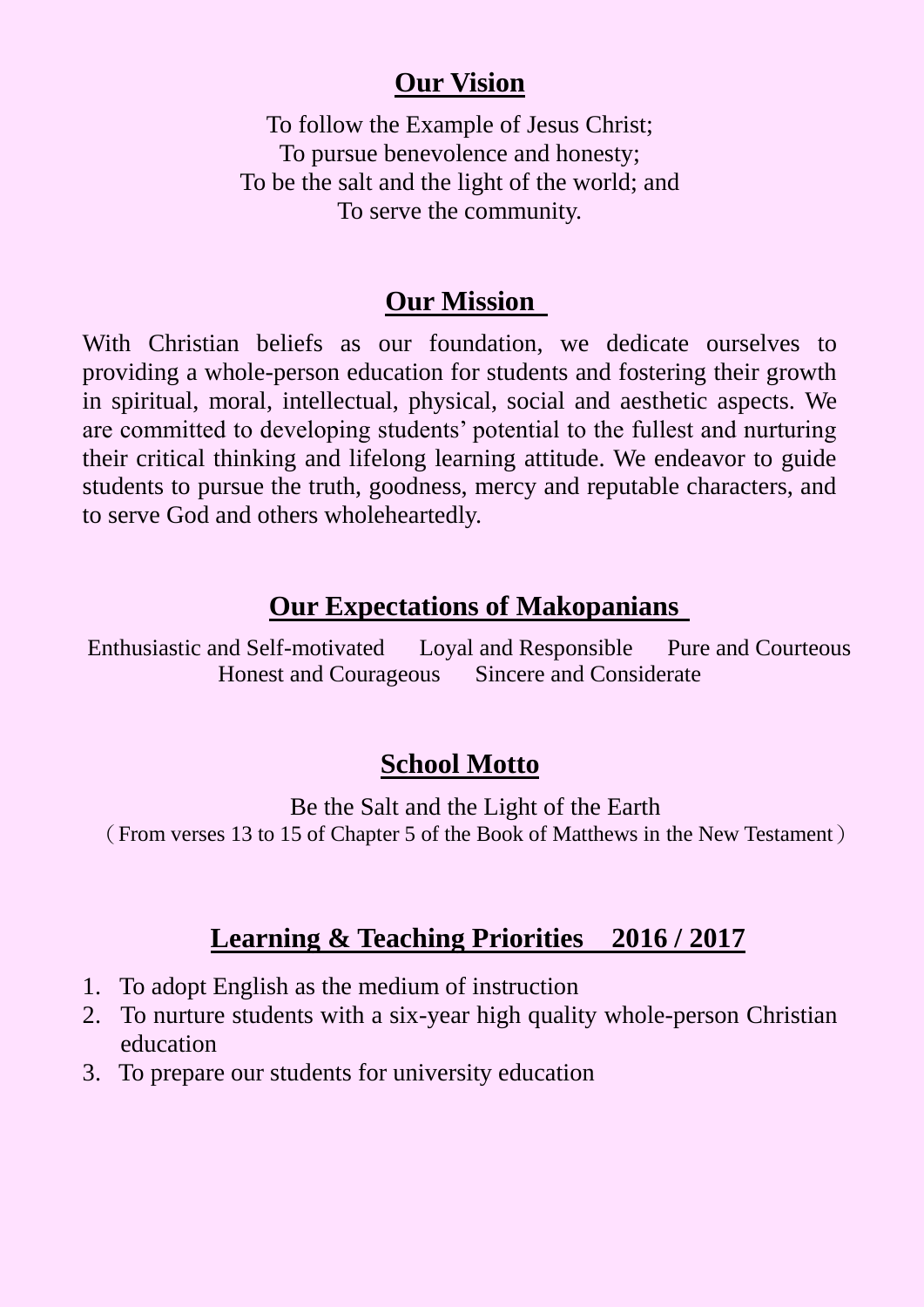#### **Message from the Principal**

Thanks for your kind support and the opportunity for us to share our mission and some of the Teaching and Learning highlights through this booklet.

Our school, established in 1997, is running its 19<sup>th</sup> school year. Although we are green, thanks to the grace and love of our Heavenly Father. We continue to grow in a fast and steady manner and have made remarkable achievements. We aim at providing quality Whole Person Christian Education for all Makopanians, of which, are all firmly based on Biblical Truth.

In response to the global community, we adopt English as the medium of instruction and equip our students with high biliterate and trilingual proficiency as one of our top priorities (We are currently running no Chinese Medium Classes in S.1).

Nowadays, teenagers have far much better support in their learning compared to the previous generation. Through technology, required information can be retrieved in a flash. As long as they take the initiative to make inquiries, there are numerous "possible" answers. As frontline educators, we always critically reflect on what meaningful education is and how quality schooling can be shaped. The following three-fold interactive scenarios might give us some insights.

1. To have an ever reflective mindset

Information constitutes objective facts and subjective opinions. Wisdom, yet, is an individual discernment and decision upon the will of our Lord. Boundless information is not the same as boundless wisdom. Despite the fact that teenagers occasionally make mistakes in learning, they can still make the final wisest decision to face the challenges in their life if they have an ever reflective mindset as we truly believe reflection and learning are the two prime intermingled factors for teenagers' personal development. Teachers and parents are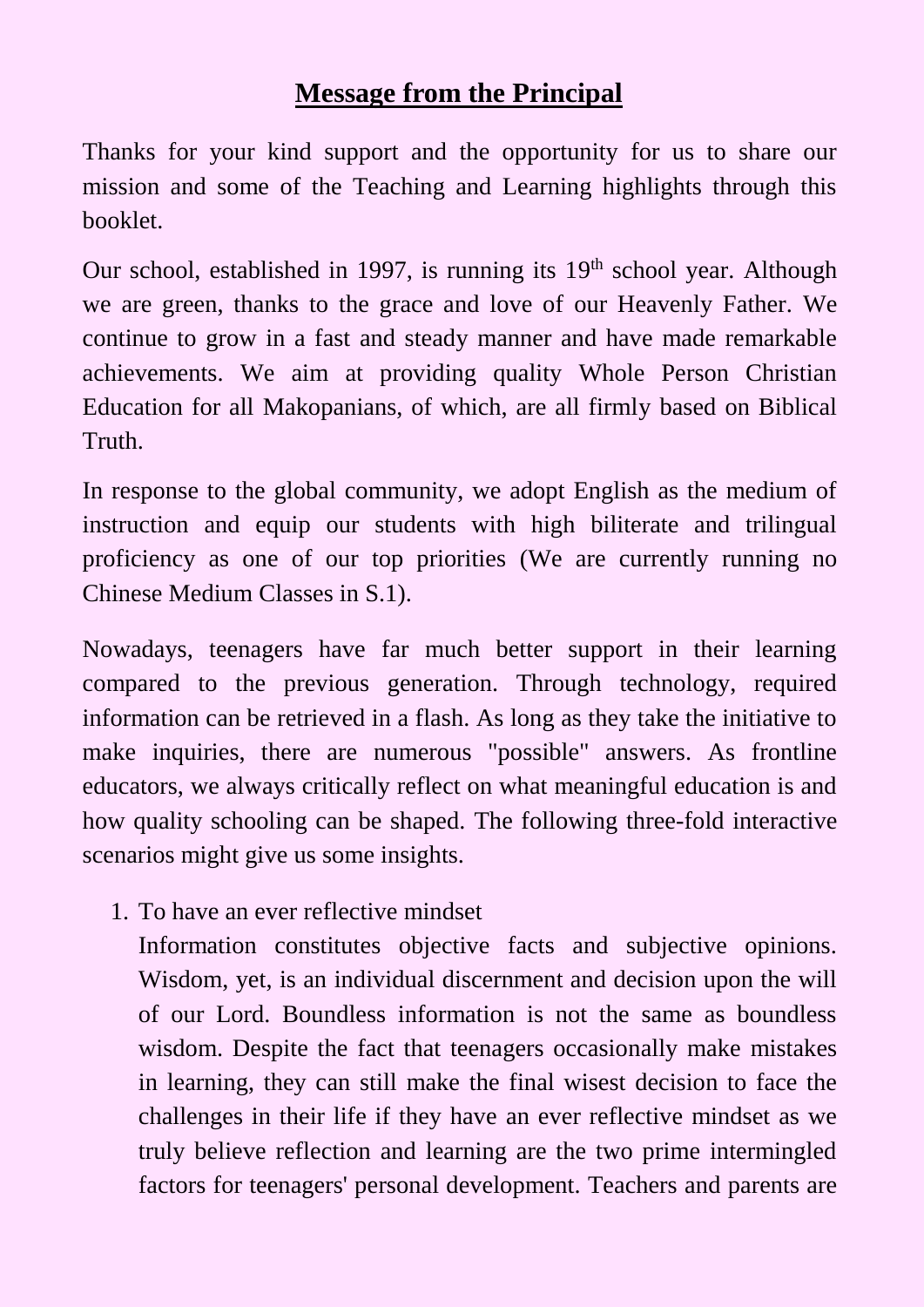truly their most faithful companions in rendering them timely support, reminders and encouragement.

2. To be strict with yourself

"Blessed is the man who walks not in the counsel of the wicked, nor stands in the way of sinners, nor sits in the seat of scoffers" (Psalm 1:1) The first chapter of the Psalm has already urged people to stay away from the wicked, the sinners and the scoffers in a forbidden form. The tone of these " $No(s)$ " incredibly differs from the present expectation of saying "Yes" to everything under liberalism. By following the Lord's teaching, we should not object for the sake of making an objection. Instead, we are expected to have an active critical reflection on the environment, individual words and deeds as well as interpersonal relationships based on the words of the Lord and the principle of being strict with oneself. Our whole school Uniform Team Policy can suitably address to this need of cultivating our students' discipline and responsibility.

3. To grow upon the grace of God

"He is like a tree planted by streams of water that yields its fruit in its season, and its leaf does not wither. In all that he does, he prospers." (Psalm 1:3) This simile has its scientific background. Geographically, it (by the streams of water) has also clearly explained the conditions of growth and the outcome of the tree. The phrase "in its season" also tells us that fruit yielding is not an instant effect but a progressive outcome. In today's society, we have too many "shortcut to success" temptations. Therefore, we should put more emphasis on building an ever-improving home-school education relationship to let us make discernment on which whole-person developing areas need to be sped up, aiming at helping teenagers to have a good grasp of the Lord's words and walk in His light.

Seamless cooperation between parents and the school is indispensable through which the above three quality education beliefs can be implemented. Let us work hand in hand to cultivate our next generation for their best future and lead our students to be global servant leaders!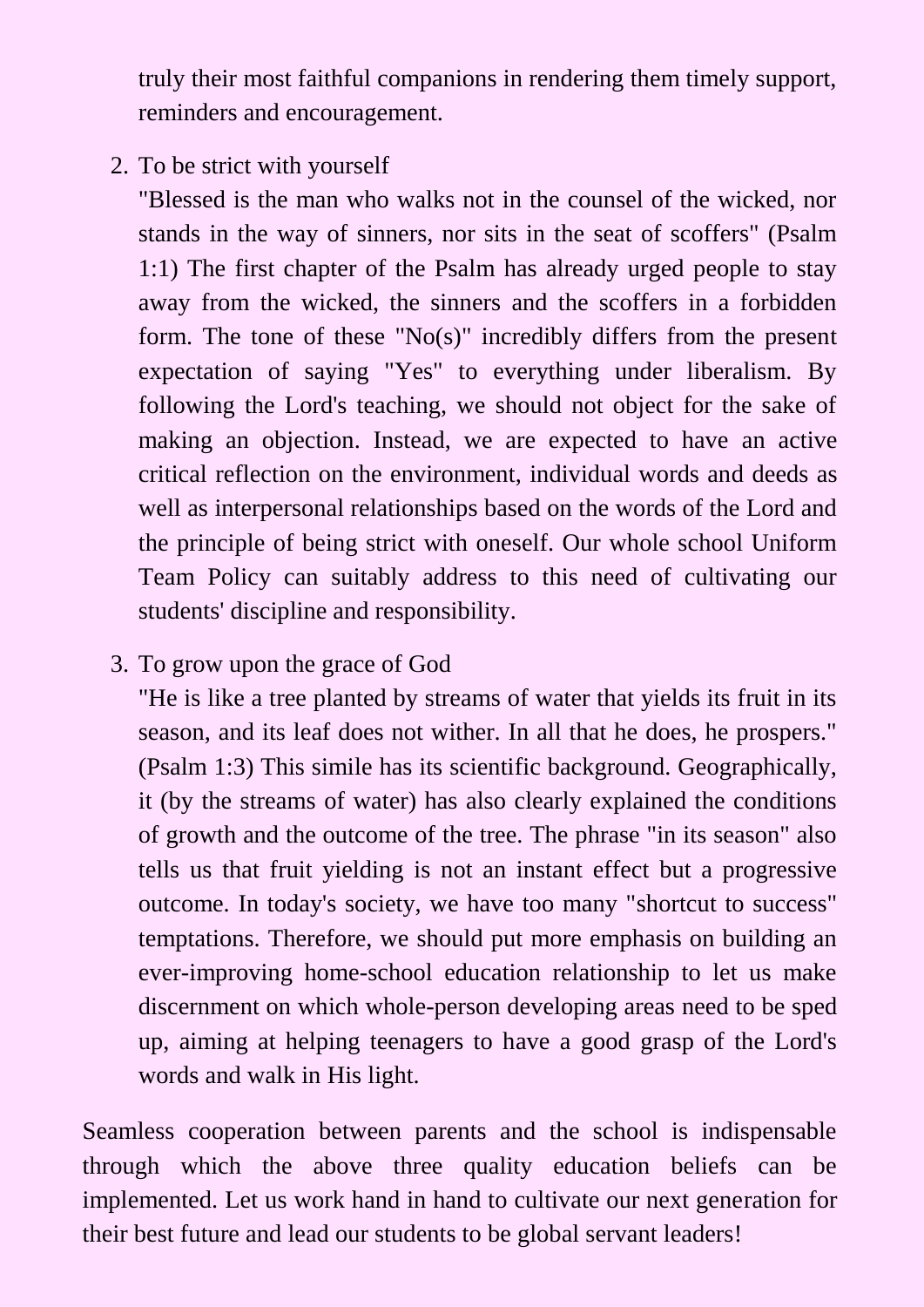## (**1**)**Medium of Instruction Policy**

With the strong support from the Incorporated Management Committee, we insist on preparing our students of the new senior secondary curriculum for university education at local and overseas universities. We adopt English as the medium of instruction at junior and senior secondary levels. In addition, we have classes using Putonghua as the medium of instruction in teaching the Chinese Language subject at junior levels. This could enhance students' Chinese and Putonghua proficiencies.

## (**2**)**Academic Standard of Our S1 Intake**

The academic standard of our S1 intake has been showning great improvement constantly. Since they are all capable to learn in English, we have been operating all English medium classes for them. Therefore, we are expecting all prospective S1 students to have solid foundation in English.

# (**3**)**Class Structure Arrangements**

We are adopting a symmetrical class structure. All students meeting the academic and non-academic requirements of the school at S3 will be promoted to senior forms targeting for University enrollment.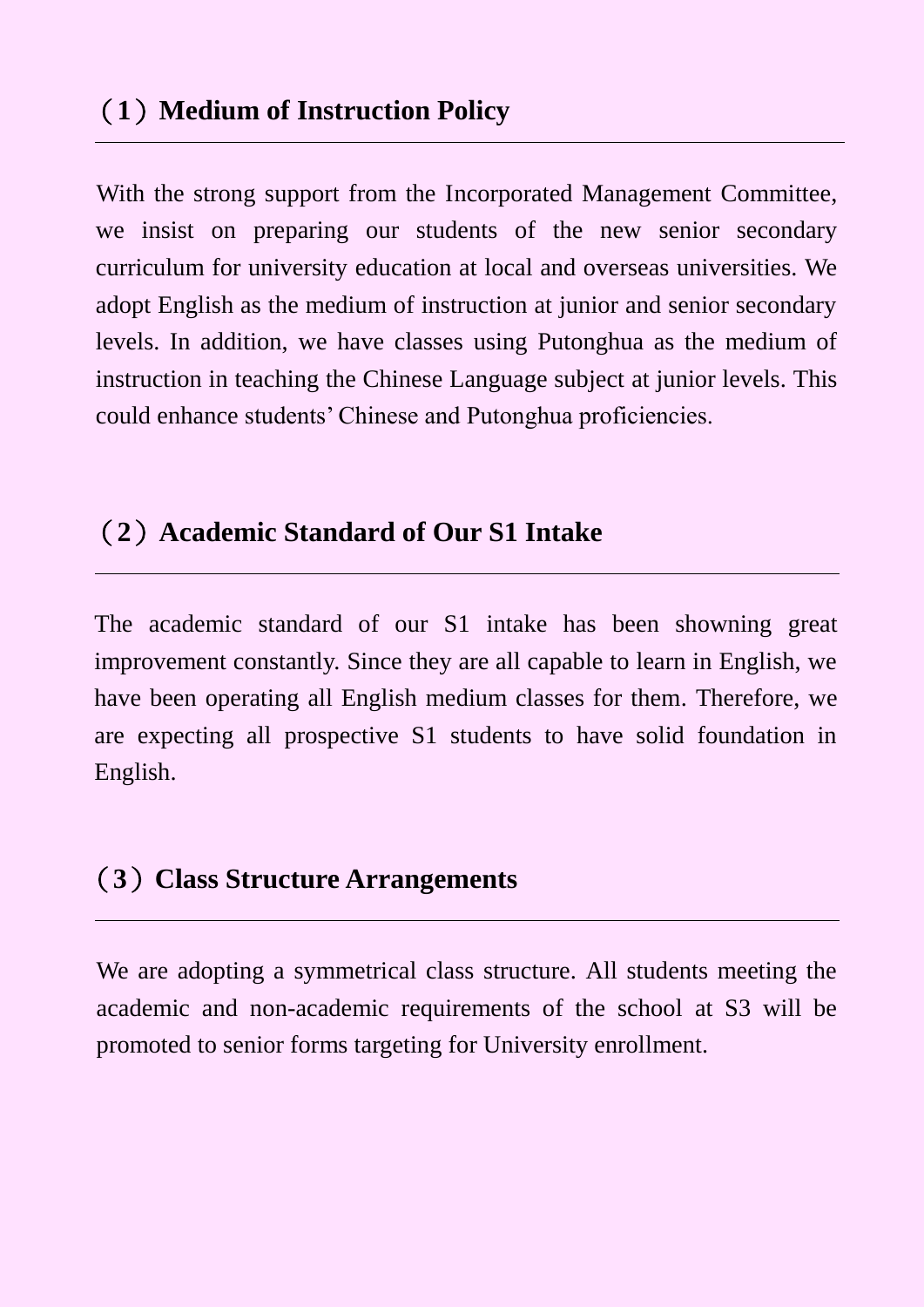# (**4**)**English Learning Enhancement**

We always stress the importance of English learning. Besides the formal curriculum, we have diversified programmes and activities which motivate students to learn English. They include:

#### Activities/Programs Tailored for S1 Students in 2017/2018

- 1. English Bridging Course for Incoming S1 Students
- 2. English Language Across the Curriculum Course for S1 students
- 3. English Reading Across the Curriculum
- 4. English Morning Sharing
- 5. English Enhancement Class
- 6. English Remedial Class
- 7. English Drama Club
- 8. English Days & LAC Days
- 9. English Society (An Interest Group)
- 10. Being an English tour guide for foreign guests from Europe and America
- 11. English Extensive Reading Scheme
- 12. MKP English Blog MKP England!
- 13. Inter-school English Verse Speaking & Public Speaking Competition
- 14. English Movie Production Competition
- 15. Chatting & cultural exchange activity with visiting missionaries
- 16. Chatting with foreign exchange students
- 17. Cultural exchange activity with exchange students
- 18. Exchanges with foreign members of uniform teams
- 19. Lunchtime English Movie Appreciation
- 20. A variety of English Corner (English Makopania) Lunchtime Activities (Three times per cycle)
- 21. Off-campus English activities
- 22. English Speaking Days
- 23. English Ambassadors Scheme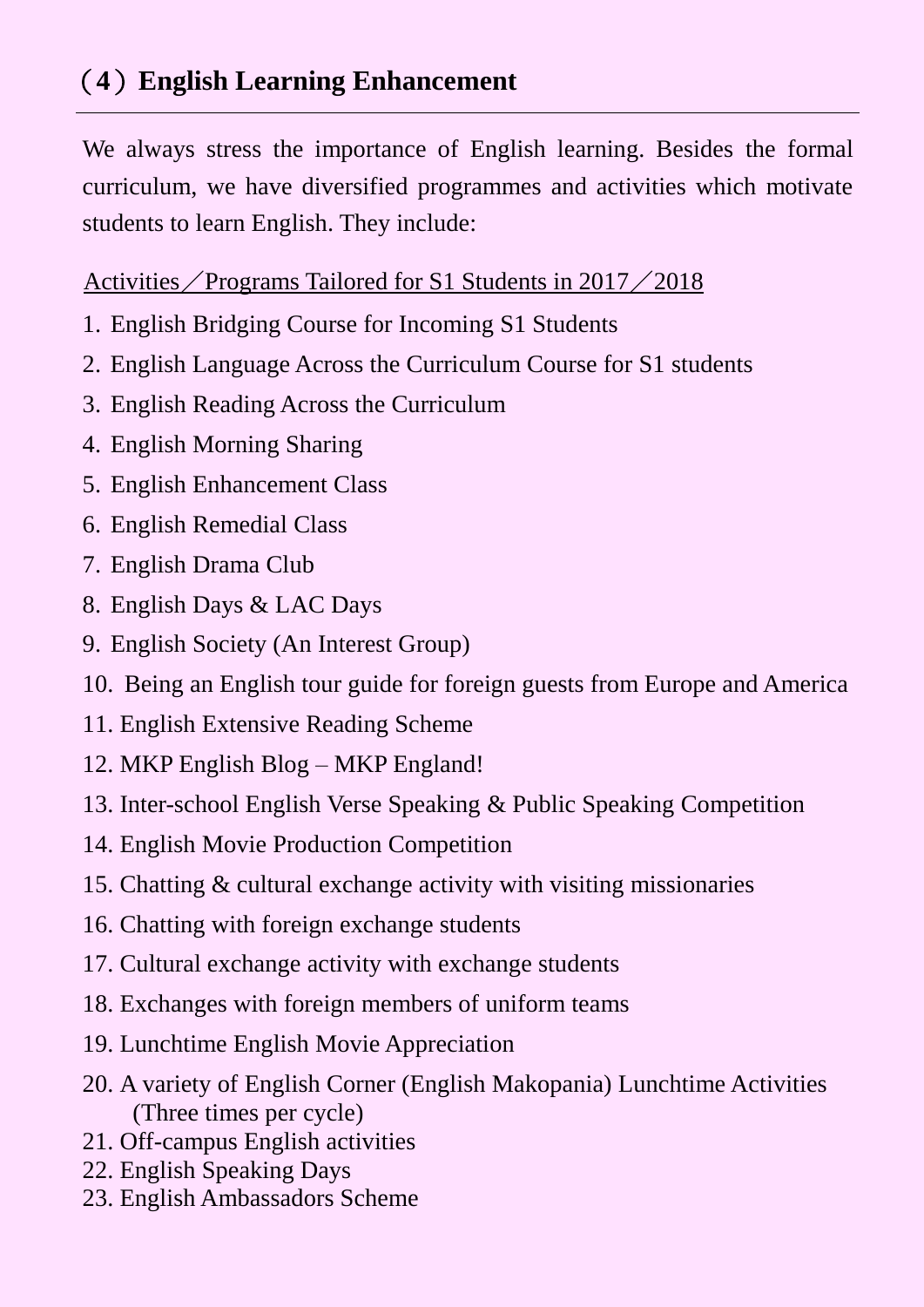# (**5**)**Whole-person Christian Education**

We aim to teach our students to deepen their understanding of themselves, the world and God through the teachings of the Bible and the knowledge gained in different subjects.

With the support of the firm spiritual education foundation, we nurture students' potentials for moral, intellectual, physical, social and aesthetic developments as well as facilitate their learning to live, to reflect, to learn, to communicate and to serve so that they can strive forward and become future servant leaders in society.

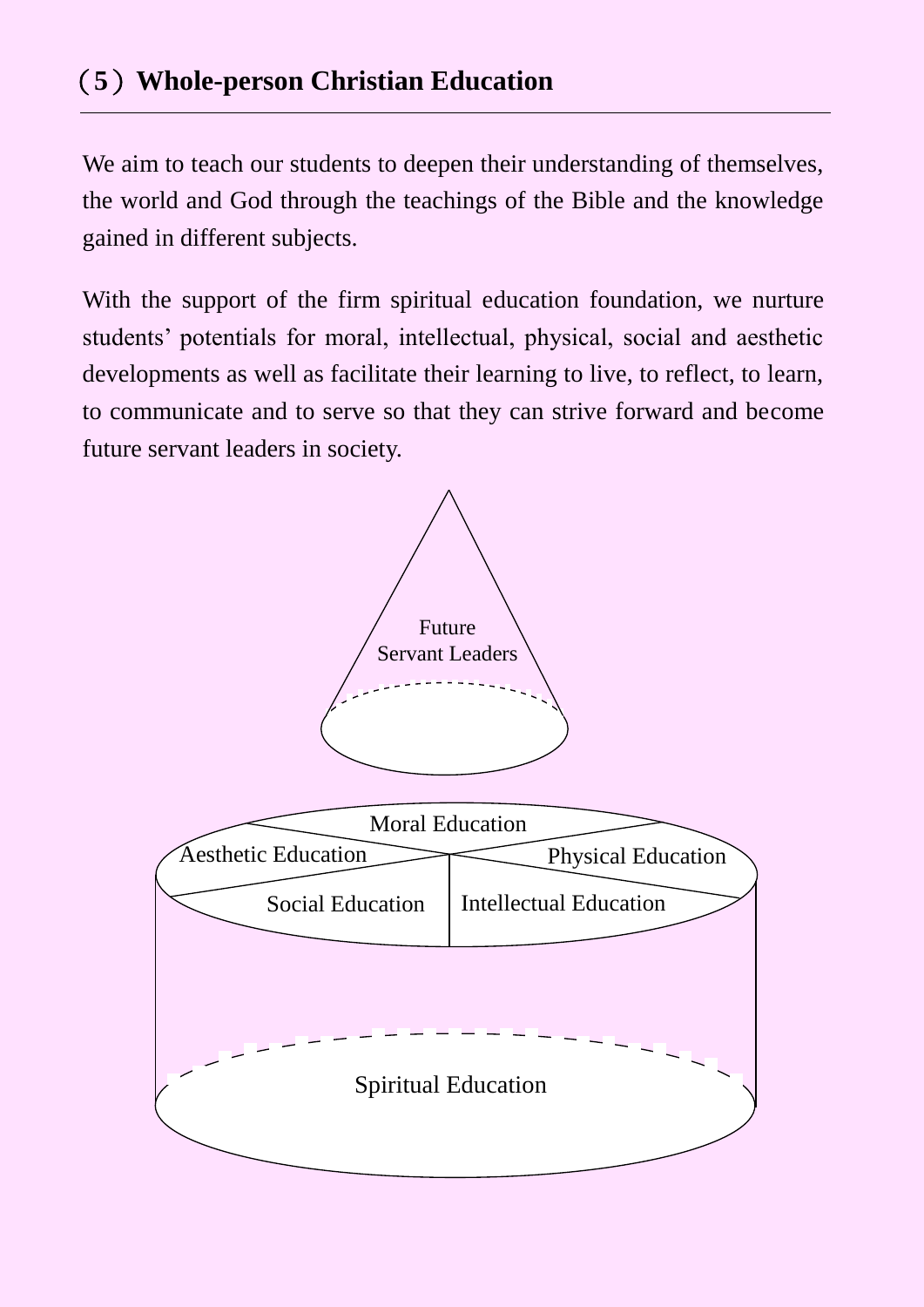## (**6**)**To Prepare Our Students for University Education**

The following are 84 of the strategies for preparing our students for university education (The number in bracket is the strategy index which is for internal reference only):

- 1. School's Policy
	- 1.1 With the support of the Incorporated Management Committee, an additional resource of HK\$6,000,000 will be invested in the coming three years to provide quality education for students. (1)
	- 1.2 Some members of our school sponsoring body, Stewards Limited, as well as some of our school managers, consultants and teachers have established close links with the Hong Kong Examinations and Assessment Authority, local and overseas universities as well as the Education Bureau. This helps our school to grasp the latest assessment requirements and criteria and to collect the most updated university entrance requirements for our students. (2)
	- 1.3 Upon actively cooperating with the faculties of education of many universities, we strive to strengthen our teacher development so as to enhance learning and teaching effectiveness. (3)
	- 1.4 With the support of a wide range of strategies, we emphasize the importance of good learning attitudes and character development. (4)
- 2. Learning & Teaching

3.

2.1 We have arranged a number of Language Across the Curriculum (LAC) lessons for our S1 students to support their effective learning in English. These lessons will strengthen students' abilities to use English to learn various content subjects and support them to undergo a smooth transition with our school's arrangement of using English as the medium of instruction. (5)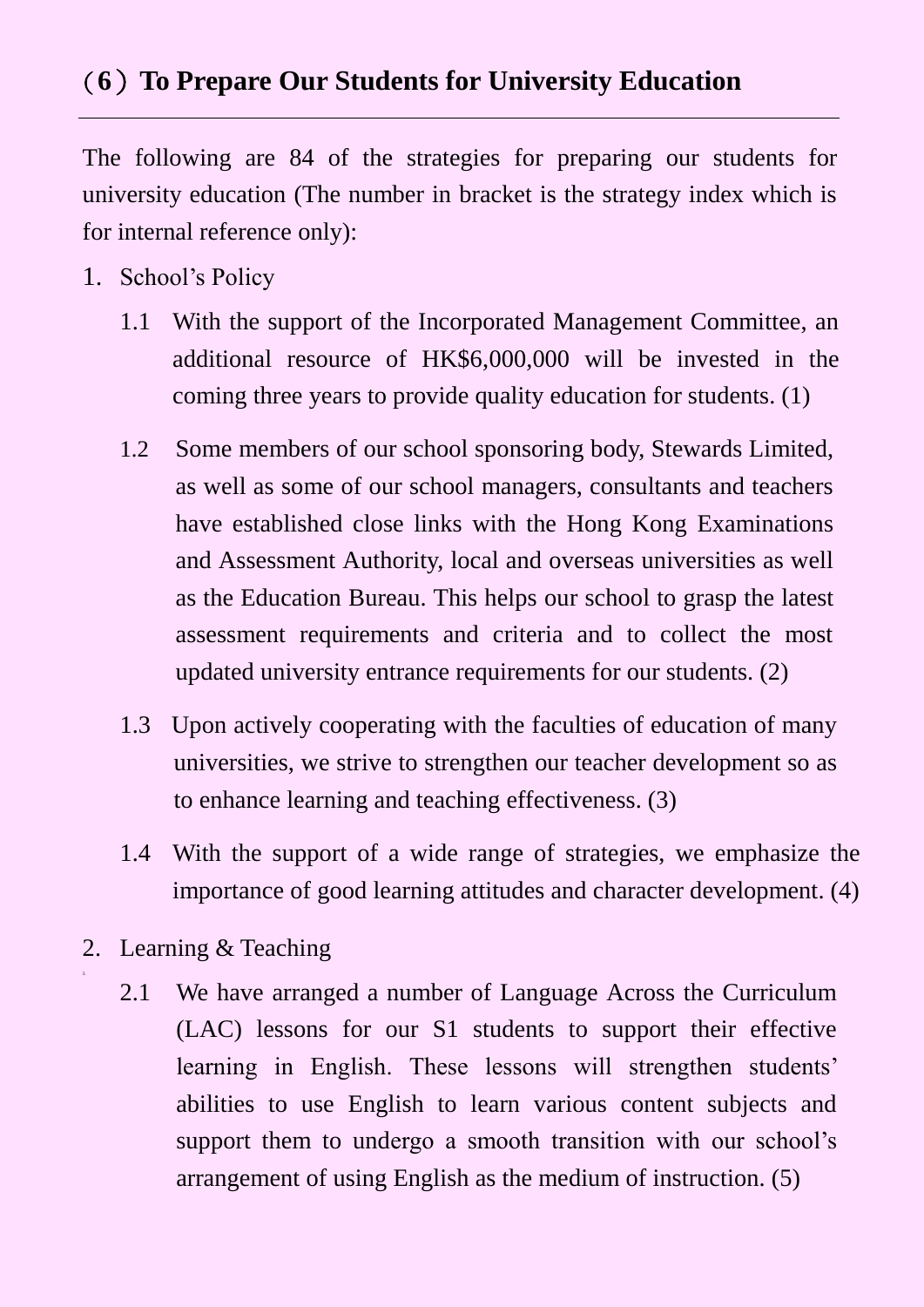- 2.2 We have well-structured curricula to strengthen junior form students' foundation in English, Chinese, Mathematics and Liberal Studies. (6)
- 2.3 We provide extra support for the learning of English, Chinese, Mathematics and Liberal Studies:
	- ‧ Summer English Preparatory Class (7)
	- English Enrichment Class (8)
	- English Remedial Class (9)
	- ‧ Summer Chinese Bridging Class (10)
	- Little Chinese Writers' Class (11)
	- Chinese Reading Club (12)
	- ‧ Chinese Writing First Aid Class (13)
	- Chinese Public Speaking and Debate Class (14)
	- ‧ Simplified Chinese Characters Class (15)
	- ‧ Summer Mathematics Bridging Class (16)
	- Mathematics Foundation Class (17)
	- Mathematics First Aid Class (18)
	- ‧ Mathematics Weekend Remedial Class (19)
	- ‧ Liberal Studies' Debate Training Class (20)
	- ‧ Establishing the 'Mentor-Mentee Scheme' We will arrange students to be the mentees of professionals from abroad, Mainland China or Hong Kong. By facilitating the mentors and mentees to keep in touch through conversations, letters, emails, and phone calls, we will help students establish the ideal life attitude (21), identify their life purposes (22), and enhance their abilities to express ideas in English (23), Putonghua (24) and Cantonese. (25)
	- 2.4 We provide students with opportunities for language practices:
		- English Day Activity (26)
		- English Morning Assembly (27)
		- English Interest Group (28)
		- Putonghua Day Activity (29)
		- Putonghua Morning Assembly (30)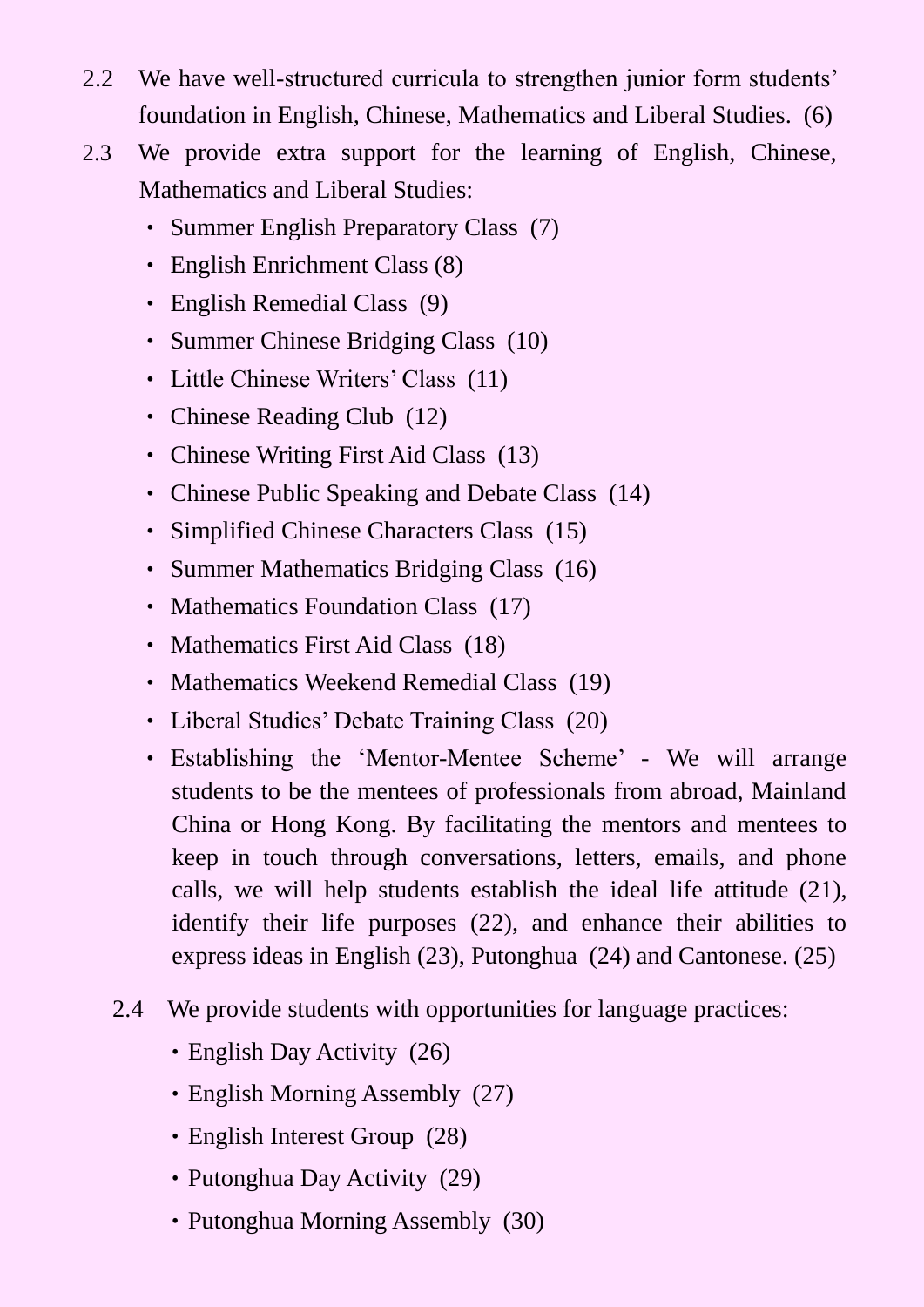- ‧Publishing students' works of excellence in Chinese or English in the MKP Daily (31)
- Publishing Chinese (32) and English anthologies (33)
- Being an English tour guide for foreign guests or using Putonghua to introduce our school's facilities and culture to guests from Mainland China (34)
- ‧Visiting primary schools (mother schools) for service learning: Being little teachers and teaching students English (35), Chinese (36), Mathematics (37) and thinking skills (38)
- ‧Visiting prominent secondary schools in Mainland China (39)
- 2.5 We provide students with self-learning support:
	- ‧ Online English Learning Program (40)
	- ‧ Extensive English Reading Scheme (41)
	- ‧ Putonghua Online Speaking Classes (42)
	- ‧ Online Chinese Reading Program (43)
	- ‧ Extensive Chinese Reading Scheme (44)
	- Online Mathematics Exercises (45)
	- ‧ Liberal Studies Online Learning Scheme (46)
- 2.6 Student-focused Learning Strategies (including selecting NSS electives)
	- ‧ Training students in designing self-directed plans and evaluating their progress in studying English (47) , Chinese (48) , Mathematics (49) and Liberal Studies (50)
	- ‧ Reporting students' learning attitude in different subjects in the report card (under planning) (51)
	- Emphasizing continuous improvement (52)
	- Providing various new NSS elective combinations for students (including Science in Arts, Arts in Science) to enhance learning motivation (53)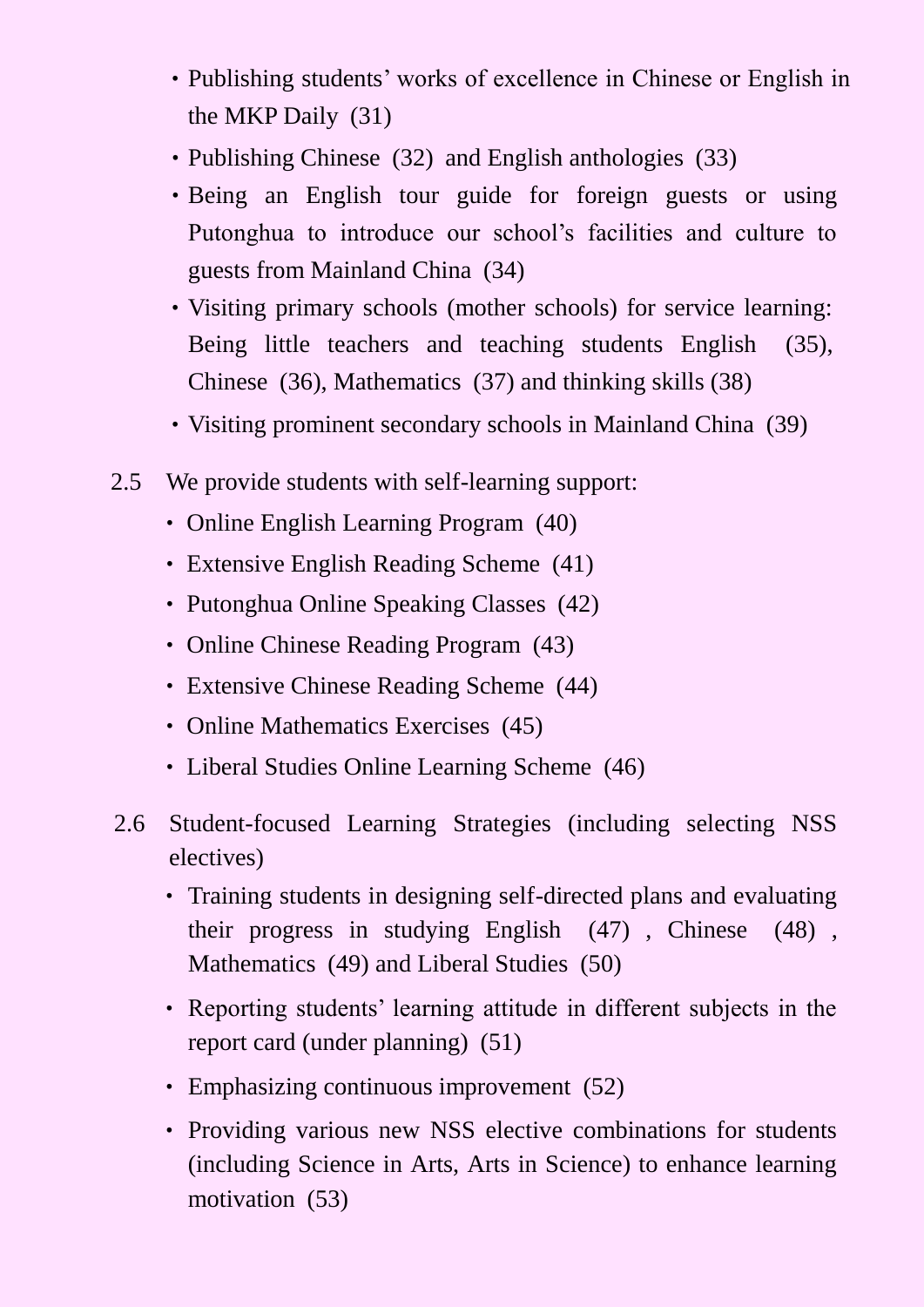- ‧ Opening class-based self-study rooms according to the needs of individual classes (54)
- ‧ Allowing students to choose 2 or 3 NSS elective subjects according to their needs (55)
- ‧ Training students to prepare themselves for lessons (56)
- Forming study groups (57)
- ‧ Cultivating students' good habit of handing in all the homework (58)
- ‧ Having students to attend detention classes when they fail to submit their homework (59)
- ‧ Providing small group remedial classes for different subjects according to students' needs (60) and having focused remedial classes (61)
- ‧ Adjusting the amount of homework according to students' special needs (62)
- ‧ Adjusting the assessment methods according to students' special needs (63)
- ‧ Opening a study room for the use of senior form students from 4:00 p.m. to 9:30 p.m. The room will be open the whole day during public holidays according to students' needs. (64)
- 2.7 Enhancing the System of Learning and Teaching Effectiveness
	- ‧With the implementation of the Modular System in junior forms, we have strengthened students' learning effectiveness and assisted students in having deeper knowledge in their learning and discussions (65)
	- As all S1 students can learn well in English, our teachers' capacity to handle learner diversity has been enhanced. (66) We have strengthened the English training for students with various English enhancement (67) and remedial measures. (68)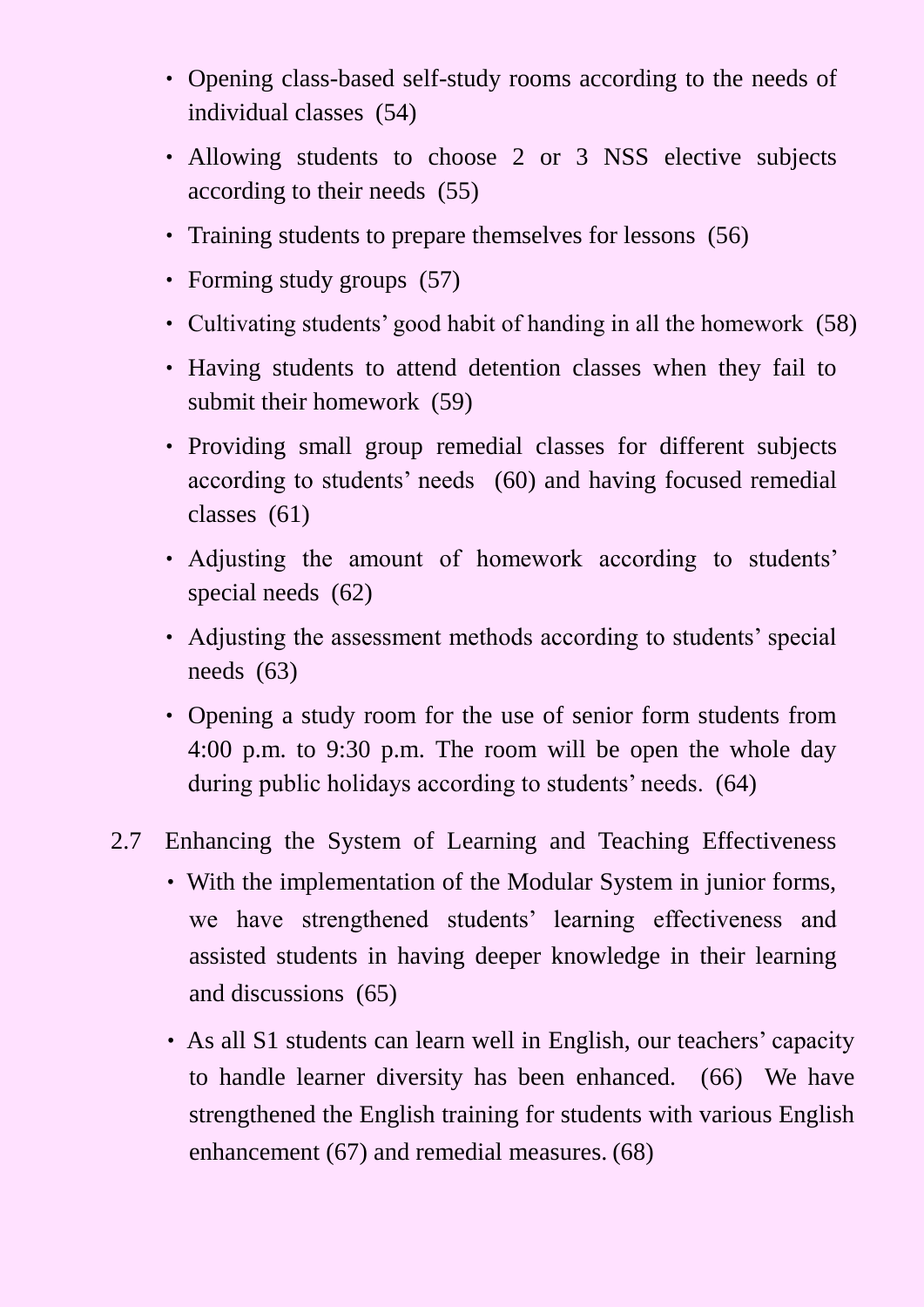- Provide timely public examination results prediction for senior secondary teachers, so that they can make reference to and fine-tuning their teaching strategies (69)
- ‧Besides having students repeating their studies, we also set up a Conditional Promotion System. (70)
- 2.8 Other support:

 $\bullet$ 

- Organizing Learning Skills Classes (71) and Examination Skills Classes (72)
- ‧On campus wireless online learning with the help of Internet access everywhere in the school premises (73)
- ‧Three computer rooms for students to use (74)
- Purchasing Tablet PCs for students to use in 2016/2017 (75)
- 3. School Ethos and Student Support
	- 3.1 Besides having a resident social worker, we also have extra resources to run the Students Learning Centre staffed by two registered social workers, one activity coordinator and one secretary. They all assist teachers in taking care of our students' needs. (76)
	- 3.2 There are frequent group meetings between teachers and students (77) and we provide personal counselling services (78) according to students' needs.
	- 3.3 There are regular inspections on students' uniform and appearance to maintain a pure and simple school culture and at the same time, to cultivate a beneficial learning atmosphere on school campus. (79)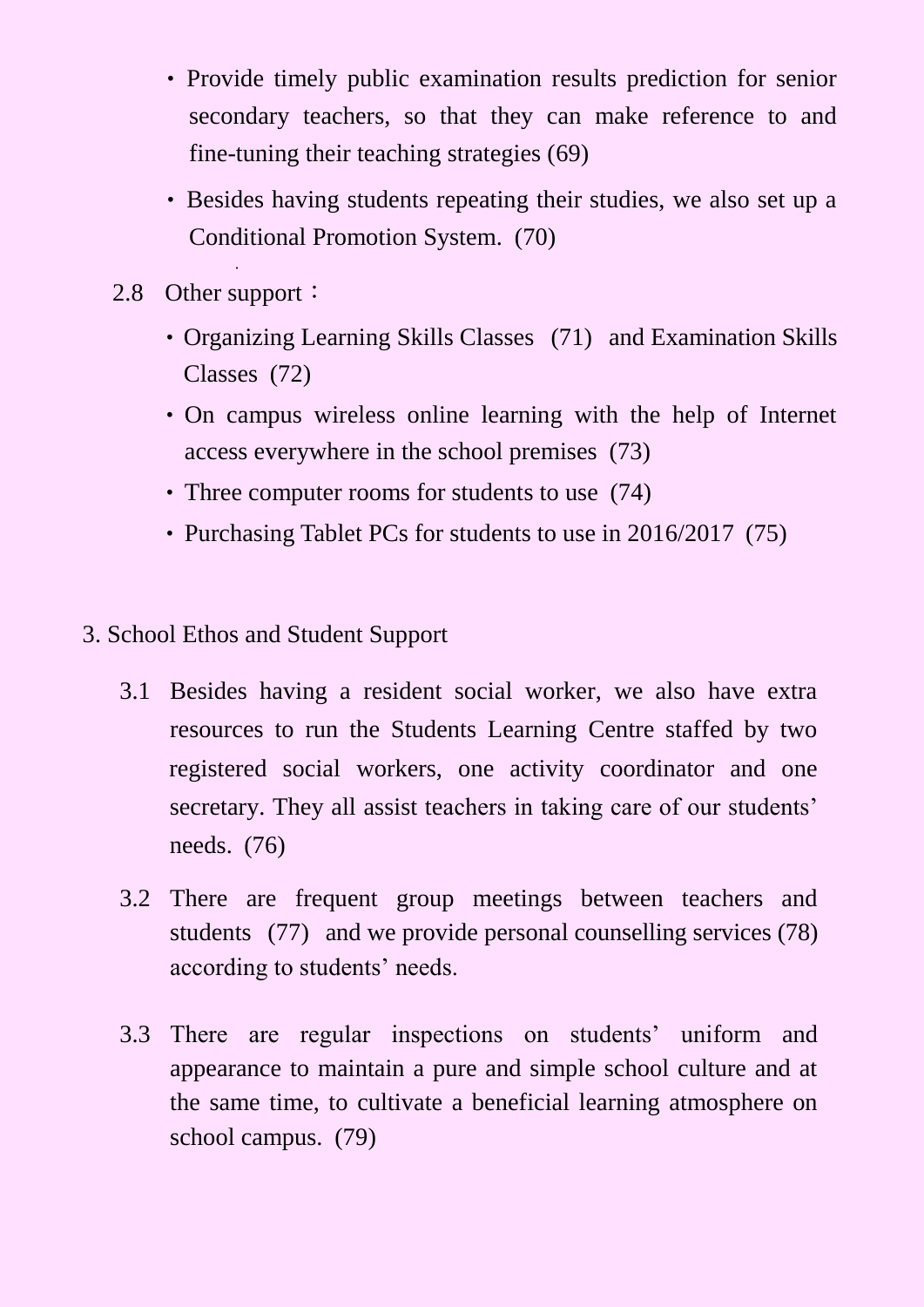3.4 All junior form students have to join one of the thirteen uniformed teams to enhance team spirit (80), self-discipline (81), perseverance (82), serving spirit (83) and leadership quality (84). These abilities are highly regarded by different universities as a part of their admission requirements.

Here we have shared some of the strategies and methods of some major concerns with parents, which aim at nurturing students' whole-person development, and helping students enrol in universities after their six-year study. Besides, one very important strategy is that through effective communication channels and cooperation between families and the school, we share our common goal to create hope for our students. To achieve this, we strive ourselves for continue improvements and look forward to making a remarkable progress ahead.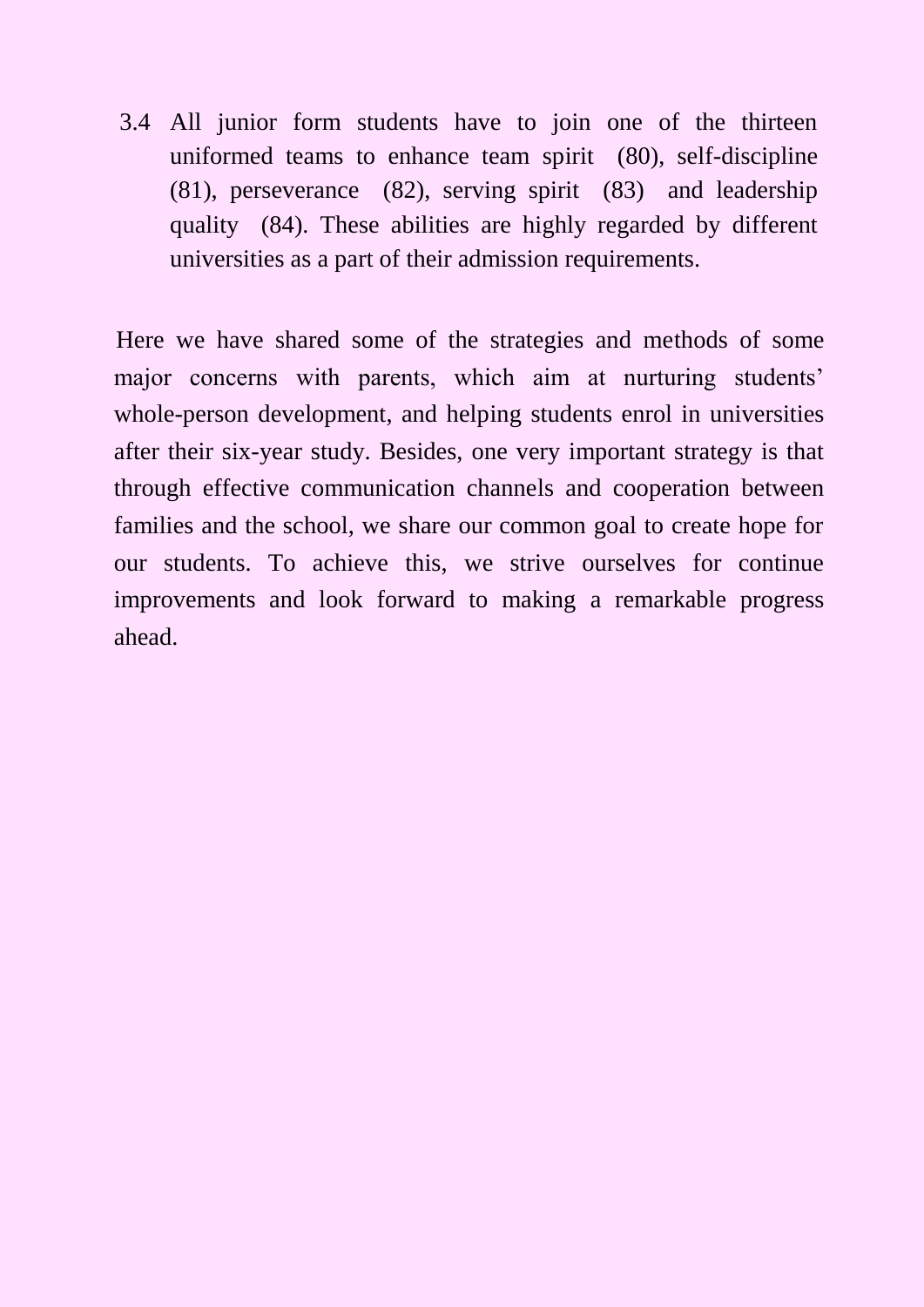## (**7**)**Bridging for the Senior Secondary Curriculum**

- 1. To provide a genuine biliterate and trilingual language learning environment always tops our working priorities. We have allocated abundant resources to improve students' language proficiency. For instance, we have increased the number of language lessons which allows more time to pursue the best from the formal curriculum. Furthermore, we make good use of collaborative lessons to plan and review students' learning progress and make necessary pedagogical adjustments. To support this, we hire additional language teachers and teaching assistants to enhance teaching effectiveness and to implement on campus projects to promote an English-rich environment. Some Chinese Language classes at junior levels are adopting Putonghua as the medium of instruction to further enhance the Putonghua proficiency.
- 2. Liberal Studies has been one of our subjects in the junior secondary level as well as the Matriculation level for years and students are taught by experienced teachers. Moreover, we have vigorous cooperation with universities and a number of other organizations to develop students' attitudes and concerns over social issues, broaden their horizons and thinking as well as equip them with different levels of critical thinking skills.

The characteristics of our junior form Liberal Studies curriculum are as follows:

- issue-based inquiry learning
- ‧ a three-way balance among knowledge, skill and attitude
- ‧ reading to learn; broadening students' fields of knowledge through reading
- ‧ diversifying teaching strategies to arouse students' interest in learning
- ‧ sharpening students' thinking skills and developing students' nine generic skills through Project Learning
- ‧ creating an atmosphere of discussing over current issues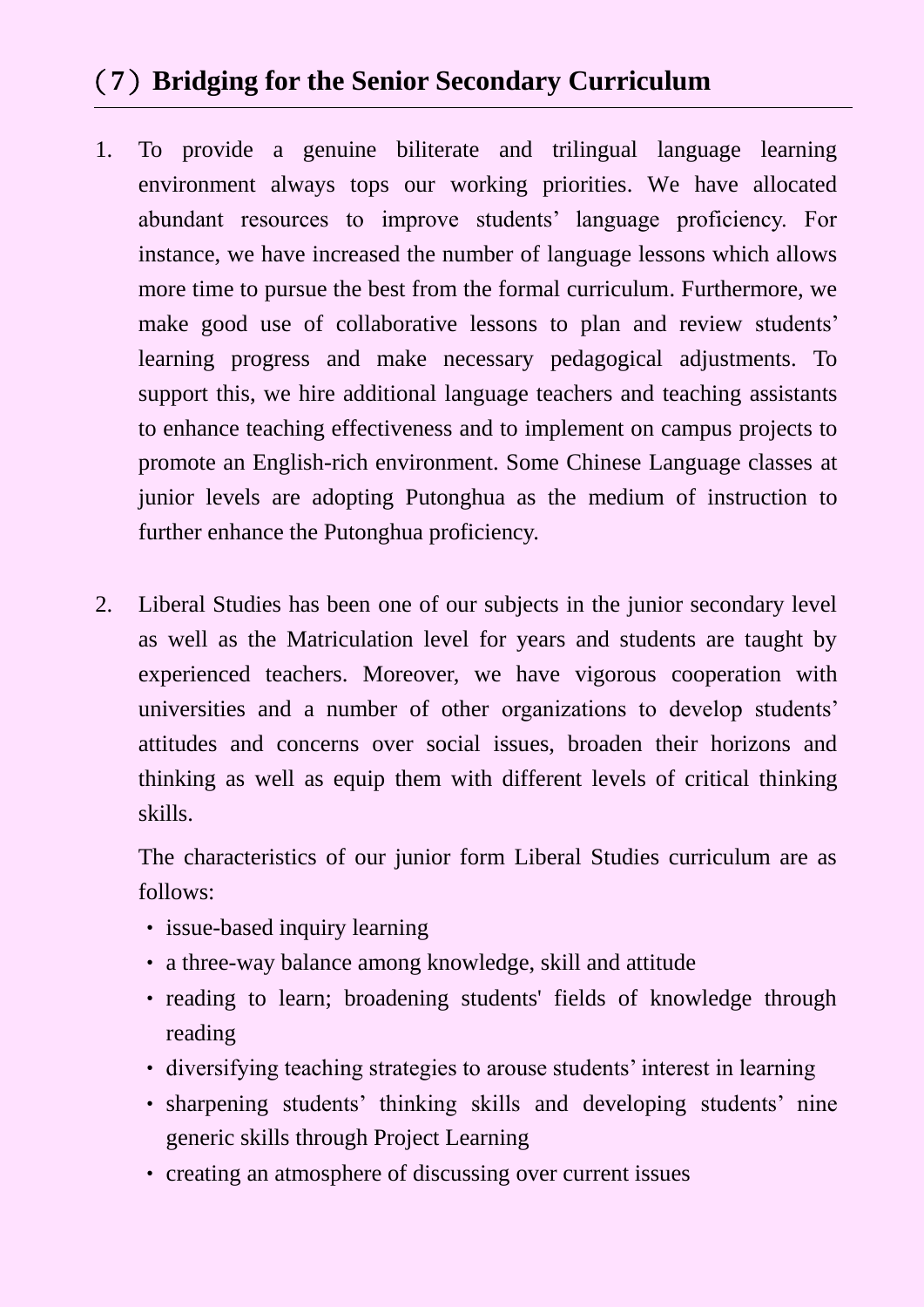| <b>Teaching Strategy</b>                                                                                                                                       | Training of Thinking Skills                                                                                                                                                               | <b>Project Learning</b>                                                                                                                                                                        |  |
|----------------------------------------------------------------------------------------------------------------------------------------------------------------|-------------------------------------------------------------------------------------------------------------------------------------------------------------------------------------------|------------------------------------------------------------------------------------------------------------------------------------------------------------------------------------------------|--|
| Diversified Teaching<br>✧<br><b>Strategies</b><br><b>Inquiry Based Learning</b><br>✧<br>Multi-angle Analysis<br>✧<br>of Social Issues<br>Group Discussion<br>✧ | Memorization, Analysis and<br>✧<br>Application<br>Learning different<br>✧<br>knowledge structures such as<br>cause & effect, counter-<br>argument & refutation, and<br>compare & contrast | Setting the research topic,<br>✧<br>drafting the research plan,<br>collecting information /<br>articles, learning basic<br>steps to analyze and<br>evaluate the collected<br>information, etc. |  |

3. Our school has adopted the Modular System in the junior secondary level. The system not only facilitates the full development of students' generic skills so that they can learn more systematically, but also helps us increase the number of lessons for Chinese Language, English Language, Mathematics and Liberal Studies to ensure successful bridging to the New Senior Secondary Curriculum.

|                | Core Subjects                                                                                                                                                                                                                                                                         | 1st term                         | 2nd term                         |
|----------------|---------------------------------------------------------------------------------------------------------------------------------------------------------------------------------------------------------------------------------------------------------------------------------------|----------------------------------|----------------------------------|
| S <sub>1</sub> | Chinese Language (8), English (10),<br>Mathematics (7), Integrated Science (4),<br>Religious Studies (2), Physical Education (2),                                                                                                                                                     | <b>History</b><br>(5)            | Chinese<br><b>History</b><br>(5) |
|                | Putonghua (2), LAC (1), Home Economics (1),<br>Information and Communications Technology (1),<br>Class Periods & Assembly $(2)$                                                                                                                                                       | <b>Music</b><br>(3)              | <b>Visual</b><br>Arts<br>(3)     |
| S <sub>2</sub> | Chinese Language(8), English (9),<br>Mathematics (7), Integrated Science (4),<br>Religious Studies (2), Physical Education (2),<br>Putonghua (2), Liberal Studies (2),<br>Home Economics (1),<br>Information and Communications Technology (1),<br>Class Periods & Assembly $(2)$     | Geography<br>(5)                 | <b>History</b><br>(5)            |
|                |                                                                                                                                                                                                                                                                                       | <b>Visual</b><br>Arts<br>(3)     | Music<br>(3)                     |
| S <sub>3</sub> | Chinese Language $(8)$ , English $(9)$ ,<br>Mathematics (7), Physics (2), Chemistry (2),<br>Biology (2), Religious Studies (2),<br>Physical Education (2), Putonghua (2),<br>Liberal Studies (2),<br>Information and Communications Technology (2),<br>Class Periods & Assembly $(2)$ | Chinese<br><b>History</b><br>(5) | Geography<br>(5)                 |
|                |                                                                                                                                                                                                                                                                                       | <b>BAFS</b><br>(1)               | Economics<br>(1)                 |

()The number in bracket represents the number of lessons of that subject in a six-day cycle.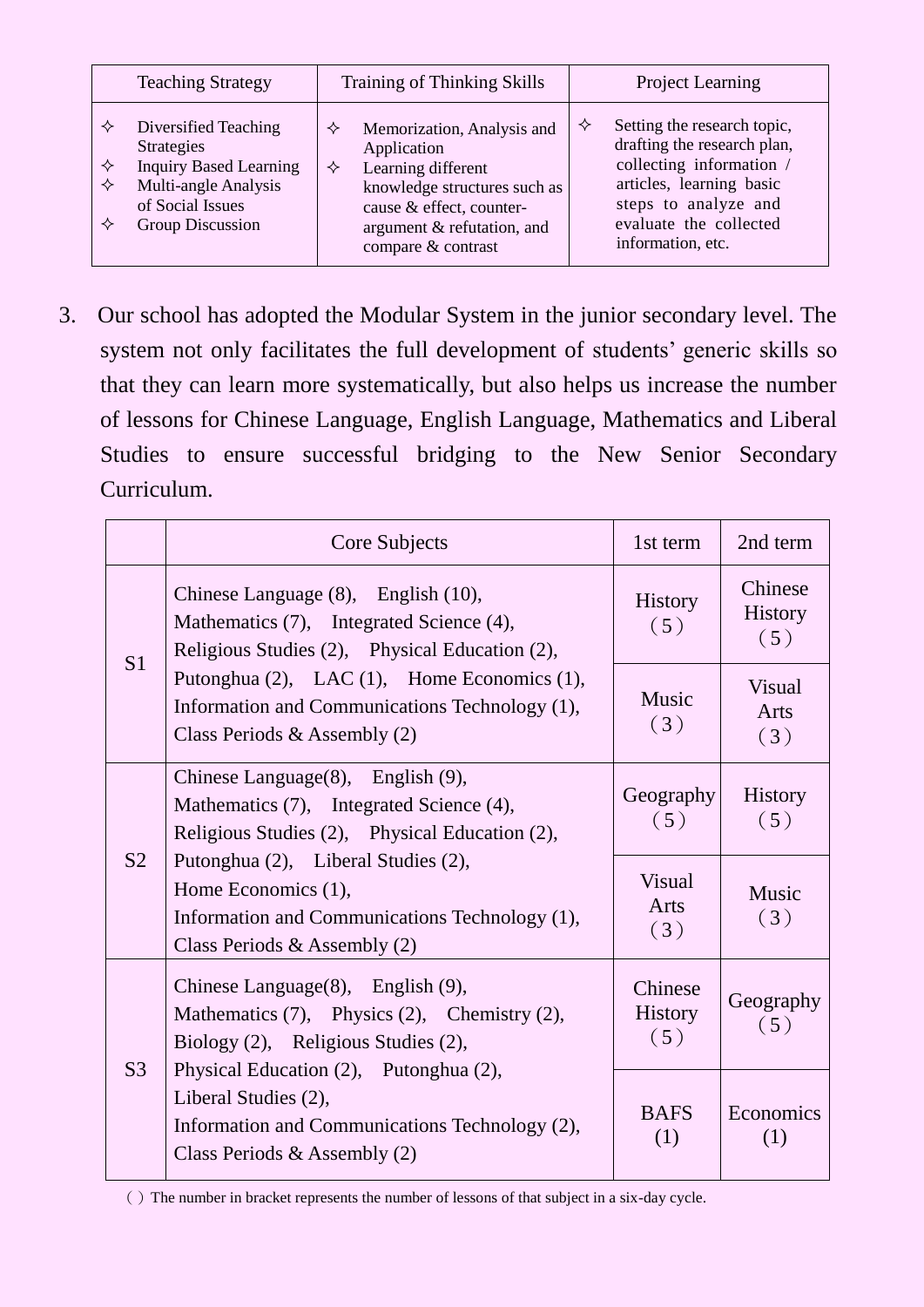4. Our teachers are always encouraged to use formative continuous assessment and different assessment modes flexibly rather than relying on high stake examinations to assess students' learning. In addition, various senior-form subjects have adopted the Teacher Assessment Scheme and school-based assessment. The experience gained in these arrangements help teachers to be more familiar with the methods of the school-based assessment in the new senior secondary curriculum, and assist students in achieving better learning outcomes and excellent performance.

# (**8**) **Other Measures to Support Learning and Teaching**

- 1. Our school has built up partnership with 50 universities and organizations (Professional Partners) to enhance the effectiveness of learning and teaching at school.
- 2. Since 1998, we have 20 projects funded by the Quality Education Fund (QEF) to stimulate high quality innovative learning and teaching schemes.
- 3. In 16/17, 14 additional teachers are hired to promote high quality teaching by improving teacher-student ratio through extra funding (\$4,043,008). Two social workers and two programme officers are hired to promote Life Education, Leadership Training Programmes and Multiple Intelligence Programmes with funding from our school sponsoring body, Stewards Limited.
- 4. Students can enjoy using 210 computers, 81 laptops and 3 computer rooms for self-directed learning. Besides, we are going to purchase 60 -100 Tablet PCs in phases. Our campus is WiFi enabled and students, parents and teachers are connected together through the school's Intranet.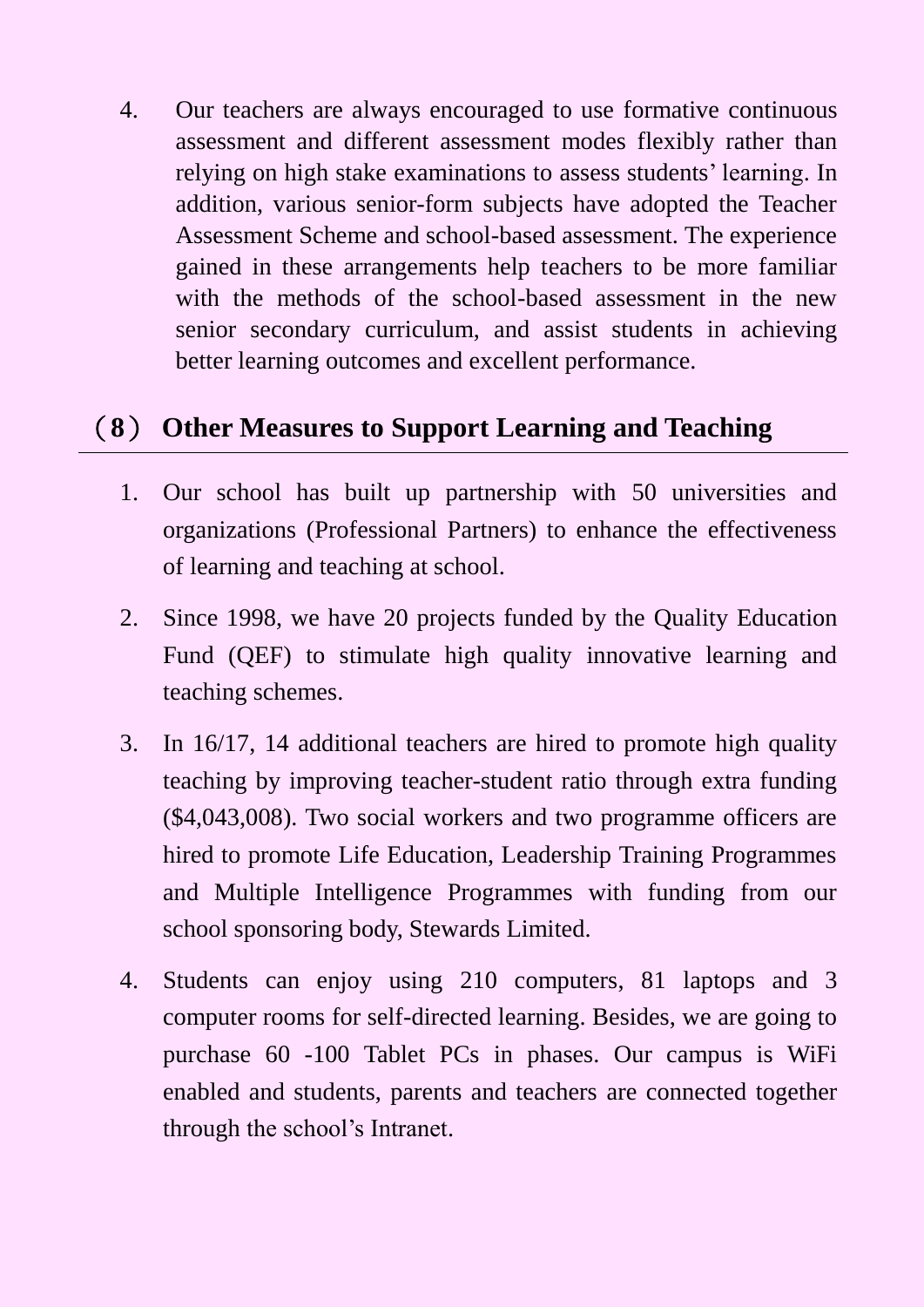## (**9**)**Co-curricular Activities**

We put equal emphasis on both academic achievement and multiple intelligence development. We encourage our students to participate in a wide range of co-curricular activities to boost their self-confidence. Give thanks! They got excellent and promising results last year as well. Until October 2016, hundreds of participants received awards in both open and joint-school competitions, such as the Hong Kong Speech Festival, the Hong Kong Music Festival, the Tuen Mun District Athletics Meet and other territory–wide sports competitions. Below are some of the categories and prizes our students received:

- 1. 第六十七屆香港學校朗誦節﹝英語組﹞
- 2. 第六十七屆香港學校朗誦節﹝粵語組﹞
- 3. 第六十七屆香港學校朗誦節﹝普通話組﹞
- 4. 第六十八屆校際音樂節比賽
- 5. 保良局 香港數理教育學會 第十八屆香港青少年數學精英選拔賽
- 6. 香港理工大學 高中數學及科學比賽
- 7. 澳洲新南威爾士大學國際聯校學科評估及比賽
- 8. 聯校通識辯論盃
- 9. 哈佛大學香港校友會哈佛圖書獎
- 10. 青苗基金 香港傑出學生選舉 2015-2016
- 11. 屯門區中學校長會 屯門區卓越學生獎
- 12. 屯門青年協會 2015 年度屯門區傑出學生選舉
- 13. 杜葉錫恩教育基金 全港青少年進步獎
- 14. 香港青少年鋼琴大賽
- 15. 2016 第三屆香港亞太青少年綱琴比賽
- 16. 香港學界體育聯會 屯門區中學校際田徑比賽
- 17. 香港學界體育聯會 屯門區校際游泳比賽
- 18. 香港學界體育聯會 屯門區中學校際越野比賽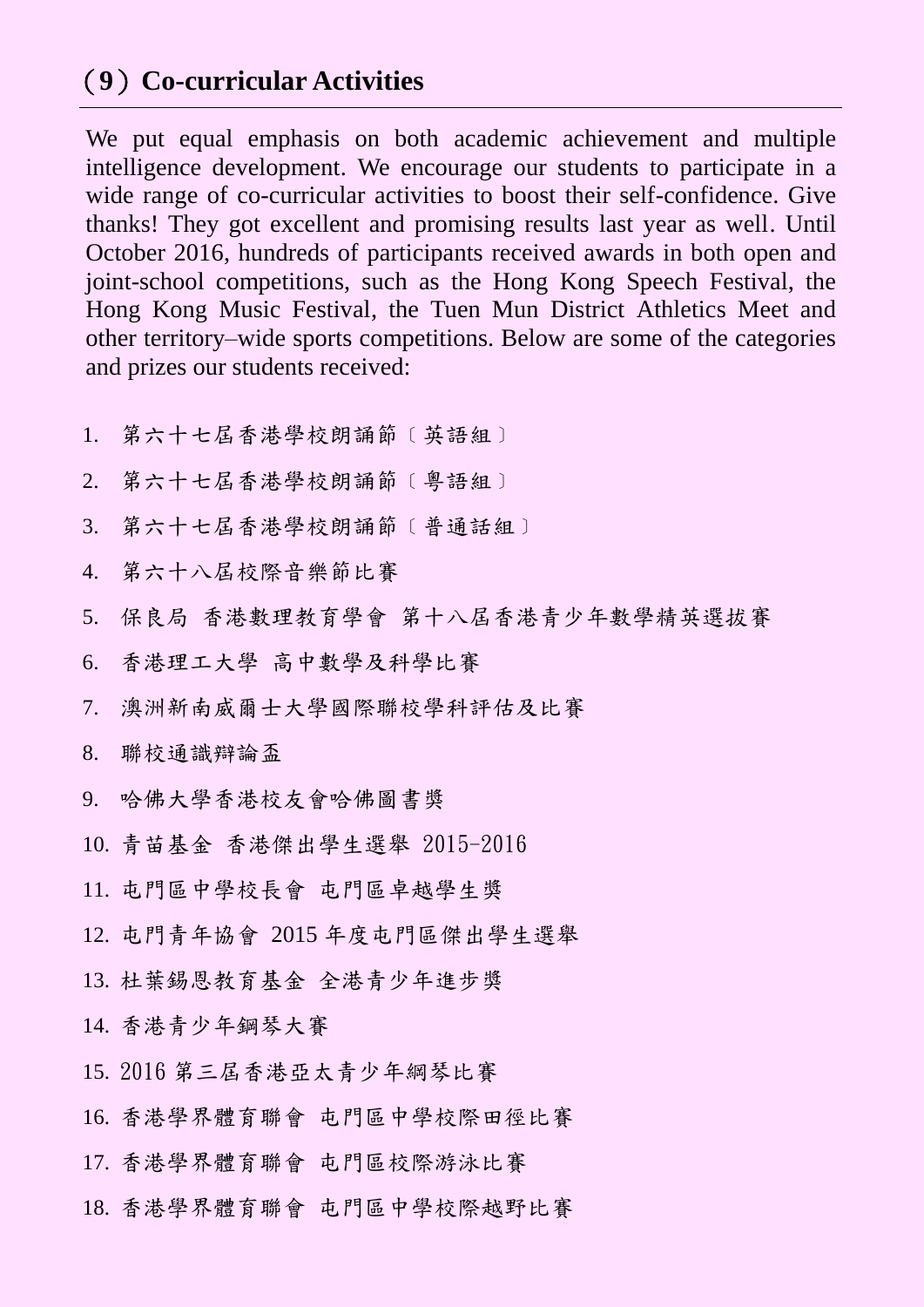19. 香港學界體育聯會 屯門區中學分會 校際籃球比賽 20. 香港學界體育聯會 屯門區中學分會 校際網球比賽 21. 香港學界體育聯會 屯門區中學分會 校際乒乓球比賽

22. 香港學界體育聯會 屯門區中學分會 校際羽毛球比賽

23. 香港學界體育聯會 屯門區中學分會 校際足球比賽

24. 香港學界體育聯會 中學校際網球比賽(新界地域)

25. 康樂及文化事務署 屯門區分齡田徑比賽 2015

26. 南華體育會 第六十九屆全港學界田徑運動會

27. 新世界發展有限公司 新世界國際三項鐵人賽

28. 香港獨木舟總會 2015 年校際獨木舟比賽

29. 中國香港體育協會暨奧林匹克委員會 第 58 屆體育節滾軸溜冰繽紛奧運會

30. 中國輪滑協會 火星人杯第 14 屆 全國速度輪滑公路錦標賽

31. 香港中國國術龍獅總會 第三十四屆全港公開國術群英會

32. 世界跳繩錦標賽 2016

33. 中國香港跳繩總會 全港學界跳繩比賽

34. 香港心臟專科學院 跳繩強心校際花式跳繩比賽 2016

35. 其他田徑、籃球、排球、武術及制服隊伍等獎

Due to limitations of space, a detailed list of the awards students have won is available on our school's website.